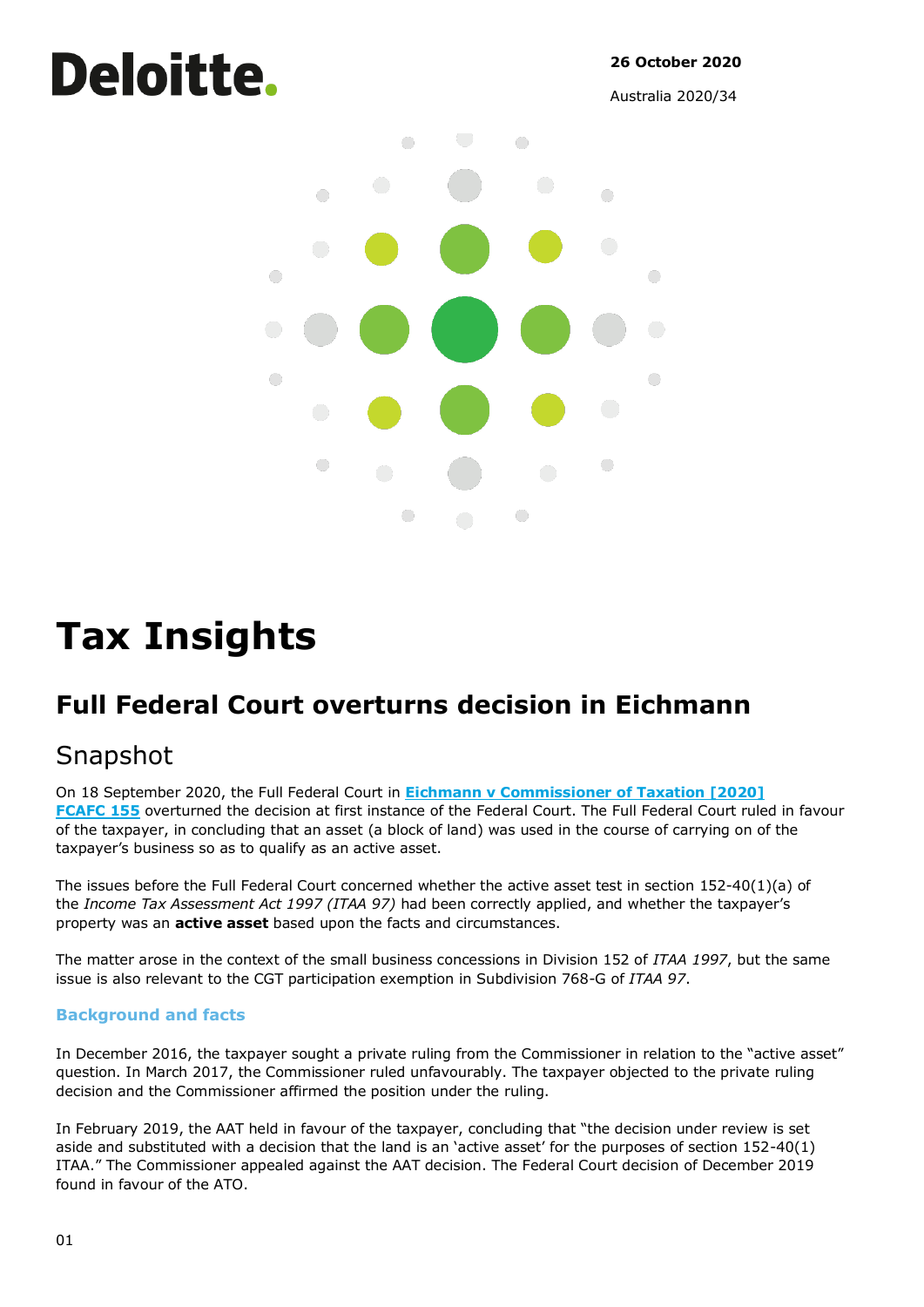#### 26 October 2020

The relevant facts before the Full Federal Court were based on those contained in the ruling request. In broad terms, the facts were that the taxpayers disposed of a block of land and argued that the land was relevantly an active asset, in connection with a business of building, bricklaying and paving. The land had two sheds as well as a fence and security gate. The usage of the land involved the following:

- The sheds were used for storage of work tools, equipment and materials used in the business;
- The open space on the property was used to store material that did not need to be stored under cover, including bricks, blocks, pavers, mixers, wheelbarrows, drums, scaffolding and iron;
- Work vehicles and trailers were parked on the property;
- Tools and items were collected on an at least a daily basis; and
- Some preparatory work was done at the property, although the property was mainly for storage with the building, bricklaying and paving done on site.

The Federal Court at first instance (Derrington J) had taken a narrow view in interpreting the active asset test, and held that the usage of the land as outlined above was insufficient for the asset to be used in the carrying on of the taxpayer's business and was therefore not an active asset.

The decision of Derrington J significantly lifted the threshold for an asset to be relevantly taken used in the course of carrying on the business, such as requiring:

- "a **direct relationship** between the use to which the asset is put and the carrying on of the business";
- that the asset "must be used in the **ordinary and common flow** of the business transactions";
- a"**direct functional relevance** to the carrying on of the normal day-to-day activities of the business which are directed to the **gaining or production of assessable income**";
- that "the use must be a constituent part or component of the **day to day** business activities"; and
- activities which are in the course of carrying on the business are "those directed to the securing and performing" the construction, bricklaying and paving services.

Derrington J also noted that the use of the property for the storage of materials was not an activity in the ordinary course of taxpayer's business, and was instead "preparatory" in nature. Therefore, the Court held at first instance that the asset was not relevantly used in the course of carrying on a business, and was not an active asset. Our Tax Insights on the Federal Court judgment is available [here.](https://www2.deloitte.com/au/en/pages/tax/articles/eichmann-decision-lifts-bar-active-asset-test.html)

#### **Submissions on appeal**

#### **Taxpayer's submissions**

The taxpayer's submissions were essentially that Derrington J had put an "unwarranted gloss on the language of the statute", in finding that there was a necessary dichotomy between the use of an asset which is "preparatory" to the carrying on of a business and a use which is of direct functional relevance to that business.

They argued that the statutory language found in section 152-40(1) did not support these qualifications to the statutory test. The statutory test simply required a judgment to be formed as to whether an asset had been **used in the course of carrying on a given business**; this being a question of fact and degree in every case.

The taxpayer also argued that even if a "direct functional relevance" test is applicable under section 152-40, that the use of the property to store the work tools, equipment and materials of the business, which were collected from that property on a regular basis and taken to building sites satisfied that test.

#### **Commissioner's submissions**

The Commissioner strongly supported the decision and reasonings given by Derrington J in concluding that a direct functional connection was required between the "use" and the "course of carrying on a business". In essence, the Commissioner argued that in order to satisfy the active asset test, the use of the asset must be an integral part of the relevant business, and part of the process by which the business was carried on.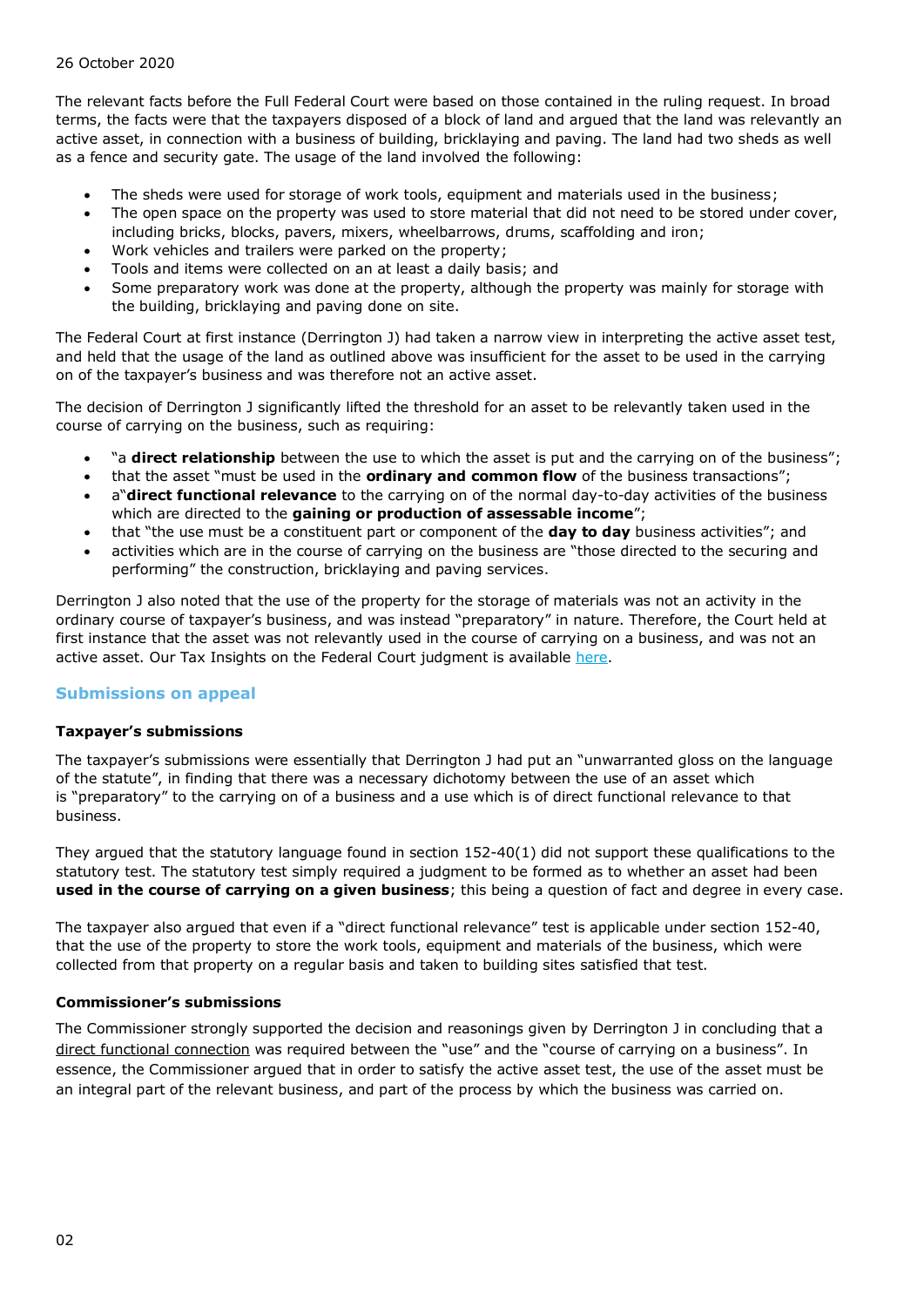#### 26 October 2020

The Commissioner also submitted that:

- the ruled facts were inadequate in finding that the use of the land had sufficient connection with the taxpayer's business. For example, the facts did not state that the materials were stored for the purposes of the business or that they were going to be used at external sites. Therefore, at best, a finding could be made that the uses were **in relation to** that business but **not that they were in the course of** carrying on that business";
- the use of the term "active asset" was relevant to the construction of words which define that term and that it informed the constructional choices that needed to be made; and
- the use of the phrase "inherently connected with a business" as used in section  $152-40(1)(b)$  in respect of intangible assets, supported a need for a "very close connection" in section 152-140 (1)(a).

#### **Full Court Judgement**

The decision of McKerracher, Steward and Stewart JJ of the Full Court addressed the two following issues:

- whether Derrington J had correctly identified the **applicable test** for the definition of an "active asset" in section 152-40(1)(a) of *ITAA 1997*; and
- if so, was the taxpayer's property nonetheless an **active asset** based upon the facts described in the private ruling.

#### **Statutory interpretation of the "active asset" test**

The Full Court concluded that based on the law and its extrinsic materials, the small business relief provisions in Div. 152 should be construed beneficially rather than restrictively, "in order to promote the purpose of the concessions conferred by that Division."

The Court deduced this purpose from the concessionary language used to describe the nature of the relief in Paragraphs 1.1 - 1.3 of the EM to the *New Business Tax System (Capital Gains Tax) Bill 1999* and the Guide to Div. 152.

They concluded that because section  $152-140(1)(a)$  is beneficial in nature, the provision should be construed broadly, so as give the most complete outcome that is consistent with the ordinary meaning of the words used of the legislation.

**Statutory interpretation: the relevance of a "label"**

The Full Federal Court held that the use of a label, here being "active asset" did not assist in interpreting the provision. The Court referred to long established authority that "it would be quite circular to construe the words of a definition by reference to the term defined".

#### **Was the land an "active asset"?**

The Full Court held that the language used in section 152-140(1)(a) required a determination of three things, which are all questions of fact and degree:

- the use of a particular asset;
- the course of the carrying on of a business; and
- whether the asset was used *in* the course of the carrying on of that business.

The Full Court also noted that section  $152-140(1)(a)$  does not contain words that may confine the inquiry as to whether the relevant asset is used in the carrying on of the relevant business. For example, the legislation has not referred to the "ordinary" course of a business or to the "day-to-day" course of a business; it has not used the words "direct" or "integral" to qualify the word "in".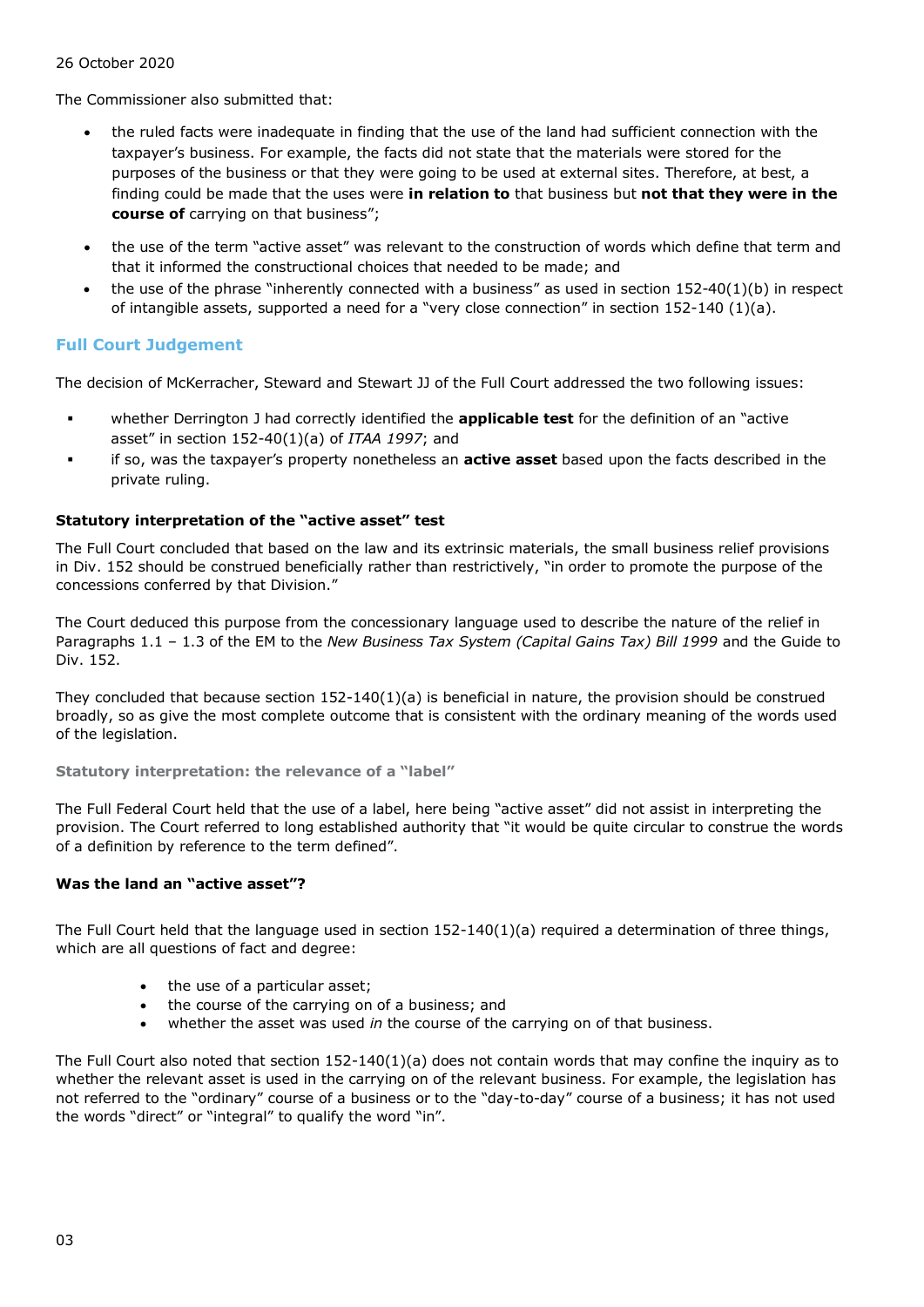#### 26 October 2020

As such, the Full Court held that it is sufficient if the asset is used at some point in the course of the carrying on of an identified business.

The Full Court held that section 152-140(1)(a):

- imposes no requirement for the relevant asset to be used in the course of carrying on the activities of a business "which are directed to the gaining or production of assessable income";
- does not require the use of the relevant asset to take place within the day to day or normal course of the carrying on of a business; and
- does not require a relationship of direct functional relevance between the use of an asset and the carrying on of a business.

They also rejected the Commissioner's view that the phrase "inherently connected" for active intangible assets in section 152-40(1)(b) should be used as a reference to a close or direct connection with the carrying on of a business for the purposes of section  $152-140(1(a))$ . In their view, that language applies to the specific difficulties posed by intangible assets (e.g. goodwill).

The Court concluded that the usage of the land as per the ruled facts was **in the course of carrying on the taxpayer's building, bricklaying and paving business**. In their view, the **ability to secure overnight on a daily basis, and otherwise store, necessary tools and materials is an element of the particular business,** and cannot be said to be outside the course of carrying on that business. In their view, such activity cannot also be said to be preparatory in nature. As such, the use of the property took place "in" the carrying on of that business and the property was therefore an active asset.

#### **Comments**

The Full Federal Court decision sheds light on the principles of statutory interpretation, and the approach taken by the Full Court to interpret the legislation in line with the words used and taking into consideration the purpose of the legislation is helpful to taxpayers.

The observation of the Full Court with respect to "labels" used in the legislation is also a useful reminder that it is important to look beyond the label, and instead examine the words used to describe the defined term.

Whilst the case dealt with land, the principles should be equally relevant to other assets. In addition, the case may have broader relevance, particularly in respect of active foreign subsidiaries in Subdivision 768-G of *ITAA 1997*.